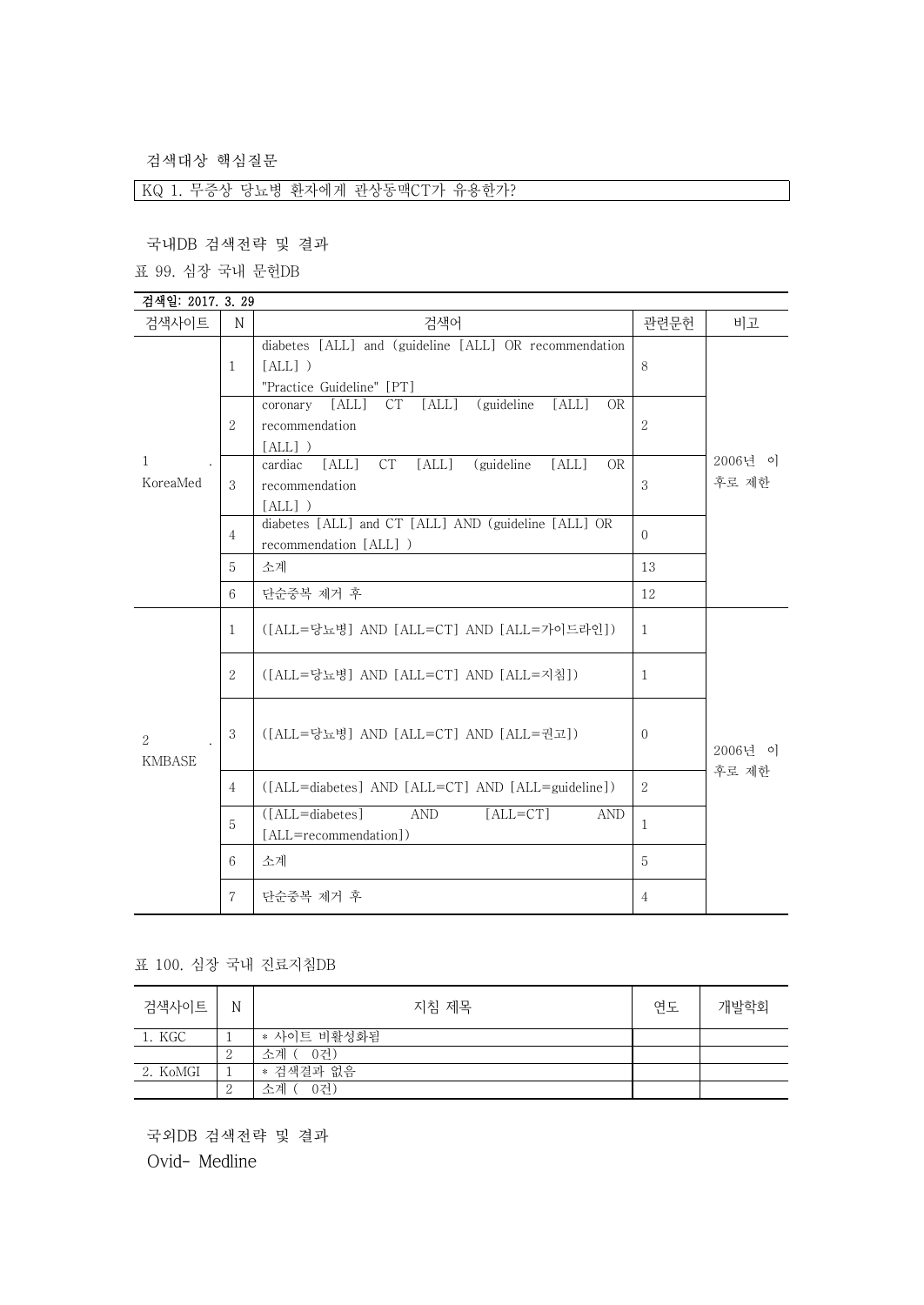| 검색일: 2017. 3. 15 |                |                          |         |
|------------------|----------------|--------------------------|---------|
| 구분               | N              | 검색어                      | 검색 결과   |
| P                |                | exp asymptomatic disease | 4,258   |
|                  | $\overline{2}$ | asymptom\$ diabetes.mp.  | 102     |
|                  | 3              | 1 OR 2                   | 4,357   |
| 검사               | 4              | exp Tomogr\$             | 759,383 |
|                  | 5              | coronary CT.mp.          | 1,318   |
|                  | 6              | cardiac CT.mp.           | 1,351   |
|                  | 7              | 4 OR 5 OR 6              | 759,576 |
| P&검사             | 8              | 3 AND 7                  | 683     |
|                  | 9              | guideline.pt.            | 16,450  |
|                  | 10             | practice guideline.pt.   | 22,636  |
| 지침               | 11             | guideline\$.ti.          | 55,291  |
|                  | 12             | recommendation\$.ti.     | 27,287  |
|                  | 13             | 9 or 10 or 11 or 12      | 94,720  |
| P&검사&지<br>침      | 14             | 8 AND 13                 | 3       |
| 연도               | 15             | 2006~current             | 3       |
| 종합               | 16             |                          | 3       |

표 101. 심장 국외 Ovid-Medline

표 102. 심장 국외 Ovid-Embase

| 검색일: 2017. 3. 29 |                |                                  |         |
|------------------|----------------|----------------------------------|---------|
| 구분               | N              | 검색어                              | 검색 결과   |
| P                |                | exp asymptomatic disease         | 9,014   |
|                  | $\overline{2}$ | asymptom\$ diabetes.mp.          | 156     |
|                  | 3              | 1 OR 2                           | 9,164   |
| 검사               | 4              | Comput\$ Tomogr\$.mp.            | 409,802 |
|                  | 5              | coronary CT.mp.                  | 3,226   |
|                  | 6              | cardiac CT.mp.                   | 3,495   |
|                  | 7              | 4 OR 5 OR 6                      | 411,019 |
| P&검사             | 8              | 3 AND 7                          | 877     |
| 지침               | 9              | guideline\$.ti.                  | 81,452  |
|                  | 10             | recommendation\$.ti.             | 38,501  |
|                  | 11             | 9 or 10                          | 117,840 |
| P&검사&지           |                |                                  |         |
| 침                | 12             | 8 AND 11                         | 13      |
| 연도               | 13             | limit 12 to $yr="2006$ -Current" | 13      |
| 종합               | 14             |                                  | 13      |

## 표 103. 심장 국외 GIN

| 검색일: 2017. 3. 29 |                    |       |  |
|------------------|--------------------|-------|--|
| <b>AT</b><br>JN. | 검색어                | 검색 결과 |  |
|                  | diabetes<br>asymp* |       |  |

## 표 104. 심장 국외 NGC

| $^{\circ}$<br>근.<br>40 L L<br>- 71<br>. v.<br>в |                                            |                                                     |  |
|-------------------------------------------------|--------------------------------------------|-----------------------------------------------------|--|
| ът<br>IN.                                       | 그샌어<br>71<br>$\overline{\phantom{0}}$<br>ᆸ | -<br><b>STATE</b><br>그스<br><b>11</b><br>-<br>−<br>− |  |